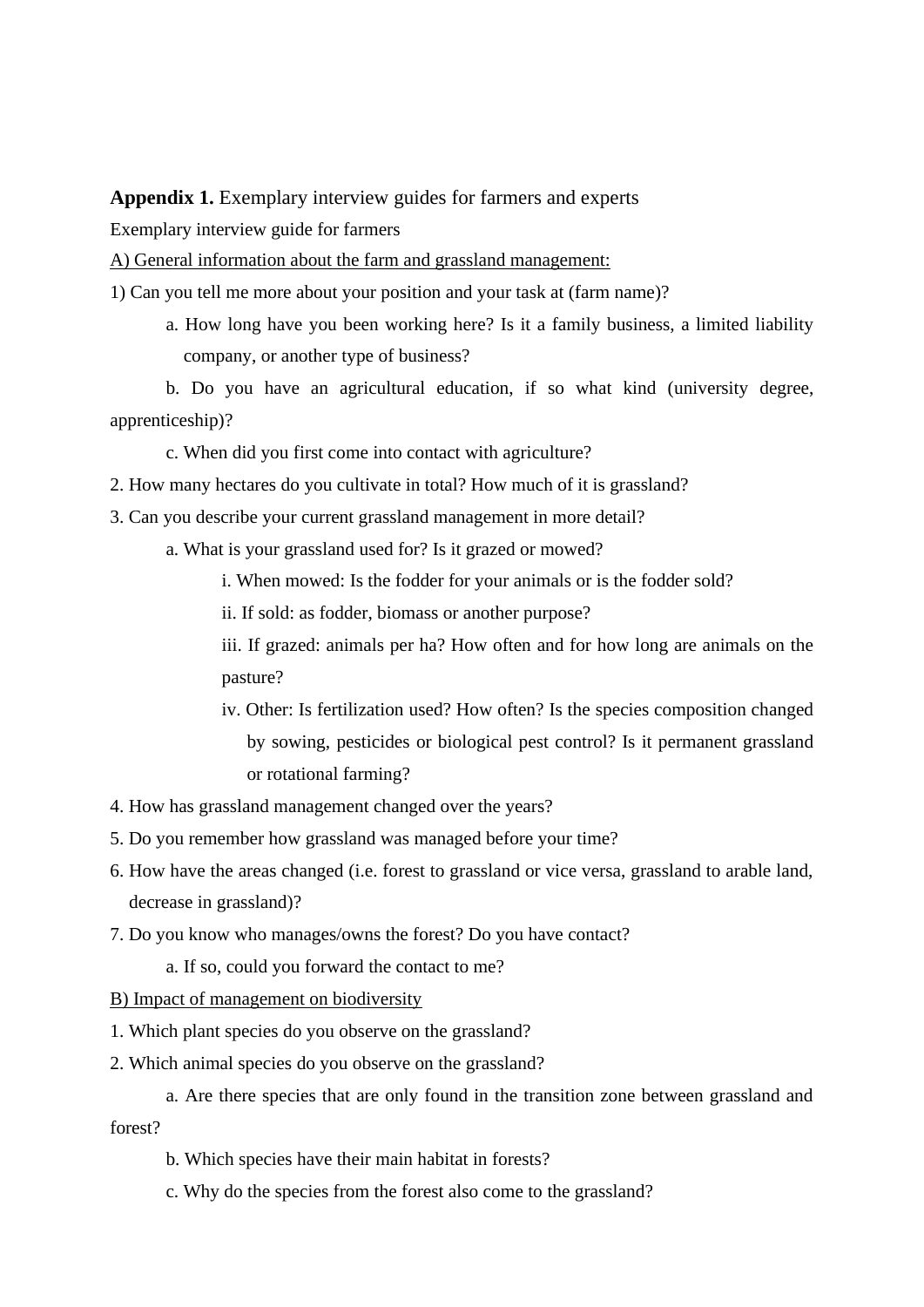- 3. Have you observed a change (loss or presence of new species) in the quantity or presence of different species in recent years?
	- a. If so, which ones?
	- b. What could be the reasons for the changes? Where do new species come from?
- 4. Are there species that benefit the management of your grassland or provide different services to you?

C) Influence of forest/landscape complexity on soil fertility, water balance, temperature regulation and wind protection, which ultimately affect forage yield and quality.

*Increased biodiversity through increased landscape complexity can provide various services.* 

- 1. What services does the forest / a complex landscape provide to you?
- 2. Have these services changed in recent years?
	- a. If so, what might be the reason for this?
- 3. How important is landscape complexity for the grassland yield?
	- a. How would you say a landscape with a lot of complexity differs from a more homogeneous landscape, especially concerning production and biodiversity?
- 4. Would you classify the adjacent forest, in general, more as an advantage or disadvantage for biodiversity and yield in grassland?
	- a. If there are advantages: Do you include the advantages into your grassland management? If so, how?
- D) Impact of ecosystem services on management decisions
- 1. Has the yield of your grassland areas changed or fluctuated significantly in recent years?
- 2. What can be the reasons for these fluctuations? (i.e. drought, pest infestation, soil degradation, low forage quality)

3. How do you stabilize their performance/ yield when the natural processes are no longer reliable?

- a. Are you already thinking about the future? / How long-term are you planning when applying management decisions?
- 4. Can the above-mentioned services keep the yield stable in the long run?
- 5. What would happen if the small forest plots disappeared from the landscape?
- E) Impact of cooperation and knowledge exchange on landscape complexity
- 1 What difficulties arise in the attempt to make agriculture in North-East Brandenburg more ecological?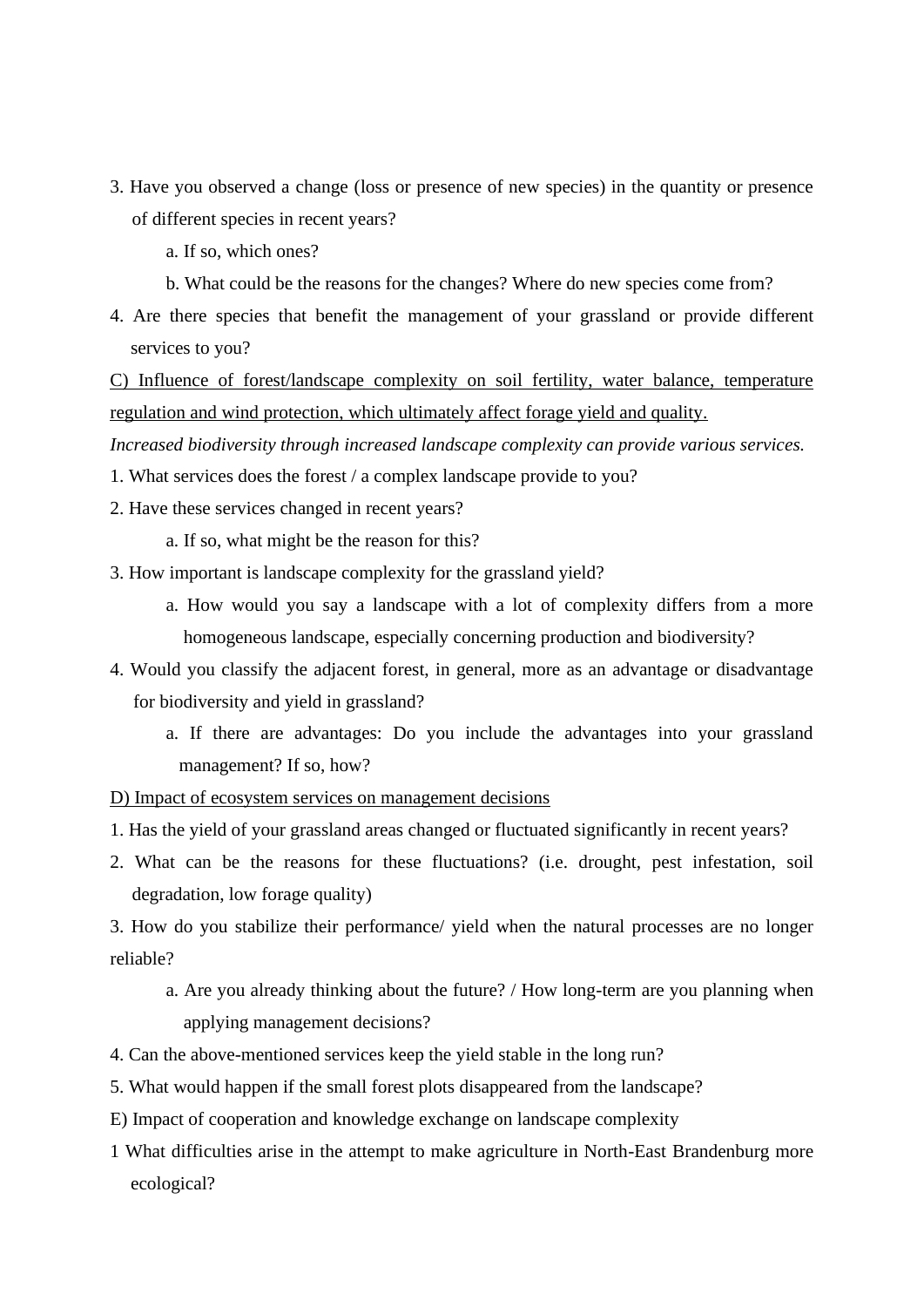- 2. Do you think it is feasible to make agriculture more ecological without sacrificing yield? a. What basic conditions must be in place?
- 3. How important is your knowledge of the elements of the landscape and their interaction for the current management of your grassland?
	- a. Where do you get your knowledge from? (literature, experience, cooperation)
	- b. Would you say your knowledge would have to gain importance to perform measures that enhance landscape complexity?
- 5. Would you call an increase and/or the preservation of landscape complexity a meaningful measure for the increase of the nature protection potential with constant yield (i.e. sowing of disappeared old varieties, increase of different landscape types on the same area (increase grassland forest borders), adding structural elements (trees, bushes)
	- a. What has prevented you from implementing it so far?
- 6. Is there currently cooperation between you and neighbouring land users? (i.e. agreements on timing, intensity measures, land-use change, species composition, adherence to limits) Within the framework of a support program or independent of it?
	- a. Do you see cooperation with other land users as a possible advantage to increase landscape complexity? In what way? (i.e. exchange of knowledge)
	- b. How would cooperation to manage the border between grassland and forest ideally look like? What does a particularly bad example of such cooperation look like to you?

Q) Do you have anything else to say about one of the topics that was not covered by our questions?

Exemplary interview guide for experts

## A) General information about the occupation and the region

- 1. Can you tell me more about your position and your responsibilities at (name of institution)?
	- a. How long have you been working here in the region?
	- b. How does your work with the farmers look like?
	- c. How are the information events you offer perceived by the farmers?
- 2. What are the characteristics of agriculture in North-East Brandenburg?
	- a. What factors characterize the management of grassland in North-East Brandenburg?
	- b. How does the management of grassland in North-East Brandenburg differ from the rest of Germany?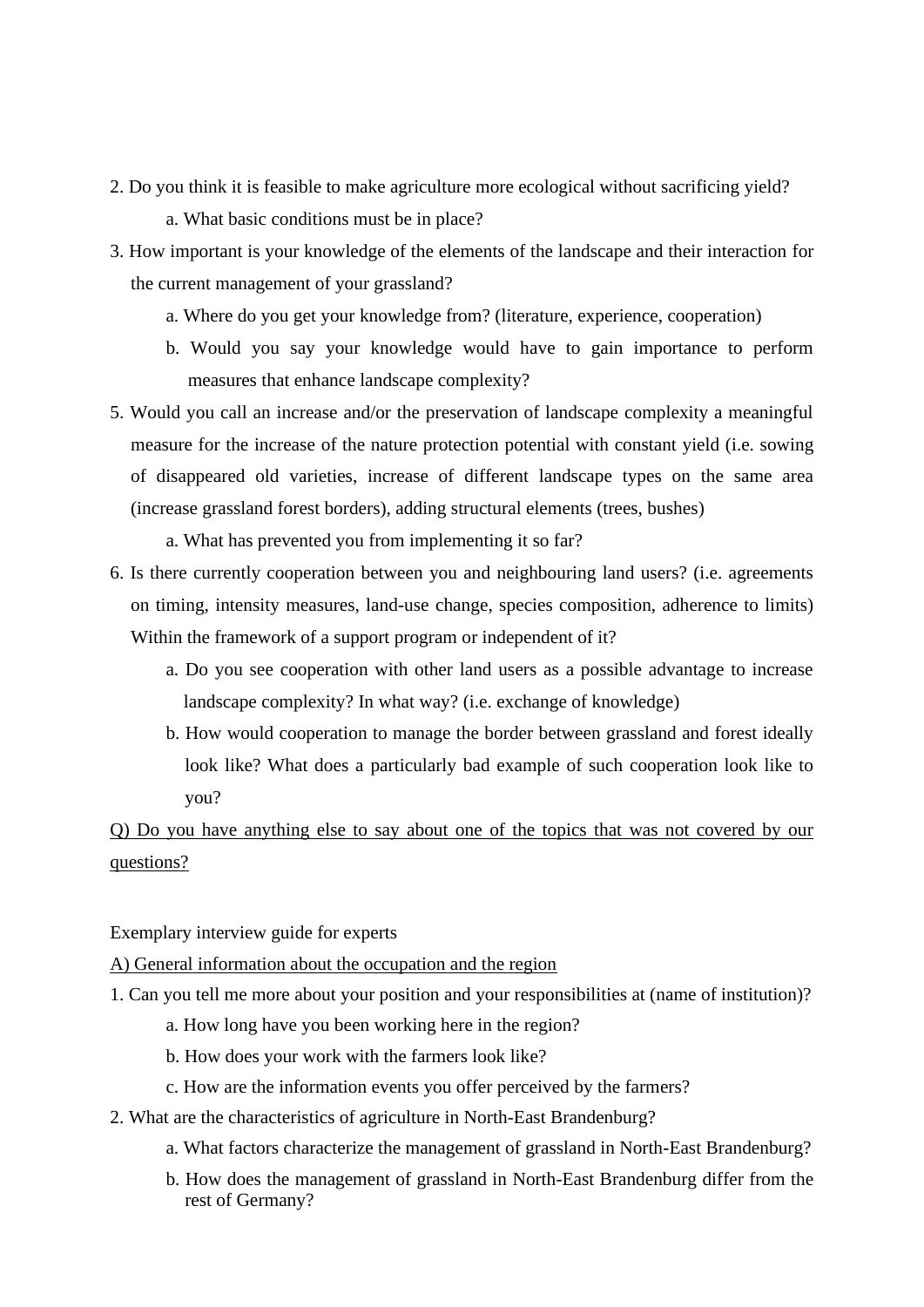3. What influence did historical events have on agriculture in North-East Brandenburg?

a. How has the way grassland is managed changed over the years?

b. How have the areas changed (i.e. grassland to forest or vice versa, grassland to field, decrease in grassland)?

B) Influence of management on biodiversity

1. Which animal and plant species are characteristic for the grassland in North-East Brandenburg?

- a. Are there species that are only found in transition zones (forest / grassland, grassland / arable, arable / forest)?
- b. Which species have their main habitat in forests?
- c. Why do these species migrate from forests to grassland?
- 2. Have you observed a change (loss or presence of new species) in the quantity or presence of different species in recent years?
	- a. If so, which ones?
	- b. What could be the reasons for the changes? Where do new species come from?

3. Are there species that provide advantages in the management of grassland?

C) Influence of forest/landscape complexity on ecosystem services (i.e. soil fertility, water balance regulation, temperature regulation and wind protection) which ultimately affect forage yield and quality.

*Increased biodiversity through increased landscape complexity can provide a variety of services.* 

1. What ecosystem services does the forest / a complex landscape provide for the farmer?

2. Have these services changed in recent years?

a. If so, what could be the reason for this?

- 3. How important is landscape complexity for the yield?
- a. How would you say a landscape with a lot of complexity differs from a more homogeneous landscape, especially concerning production and biodiversity?
- 4. Would you classify the adjacent forest, in general, more as an advantage or disadvantage for biodiversity and yield in grassland?

a. What would be the best way to integrate forest benefits into grassland management?

D) Impact of ecosystem services on management decisions

1. Has the yield of farmers on their grassland changed or fluctuated significantly in recent years? If so, why?

2. How can performance/yield be stabilized in the long run if natural processes are no longer reliable?

3. What would happen if the small forest plots disappeared from the landscape?